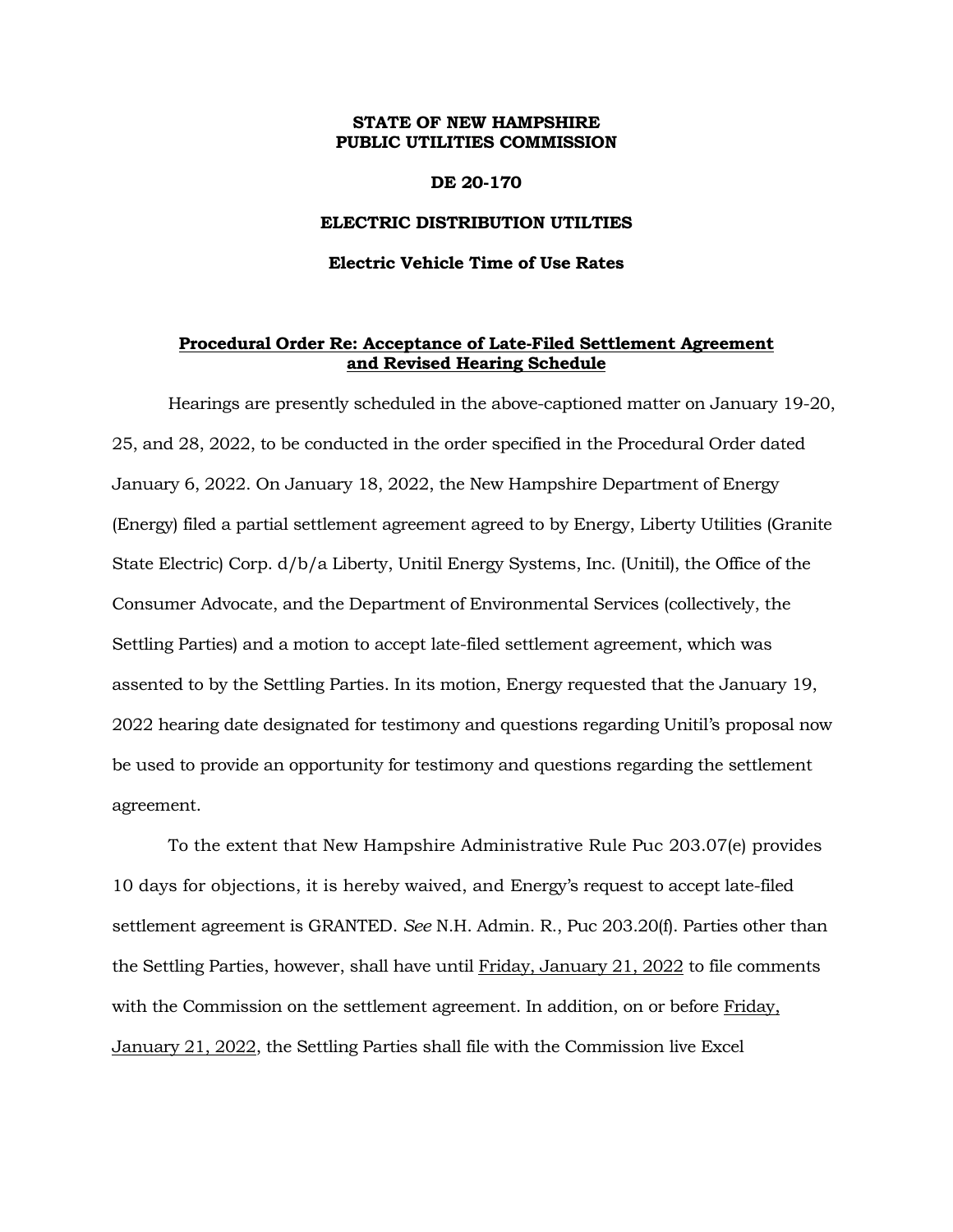DE 20-170 January 18, 2022 Page 2

spreadsheets supporting the model contained in attachment B of the settlement agreement.

Therefore, the hearings scheduled on January 19 and January 20, 2022 have been CANCELLED. This matter will go forward as scheduled on January 25 and 28, 2022, starting each day at 9:00 am. The hearings will be conducted in accordance with the hearing guidelines issued on October 15, 2021, using a hybrid hearing format. *See* Procedural Order dated December 30, 2021.

So ordered, this eighteenth day of January, 2022.

 $S/NIEU$   $C$   $(g_{QD}D)Z$ 

Daniel C. Goldner Presiding Officer Chairman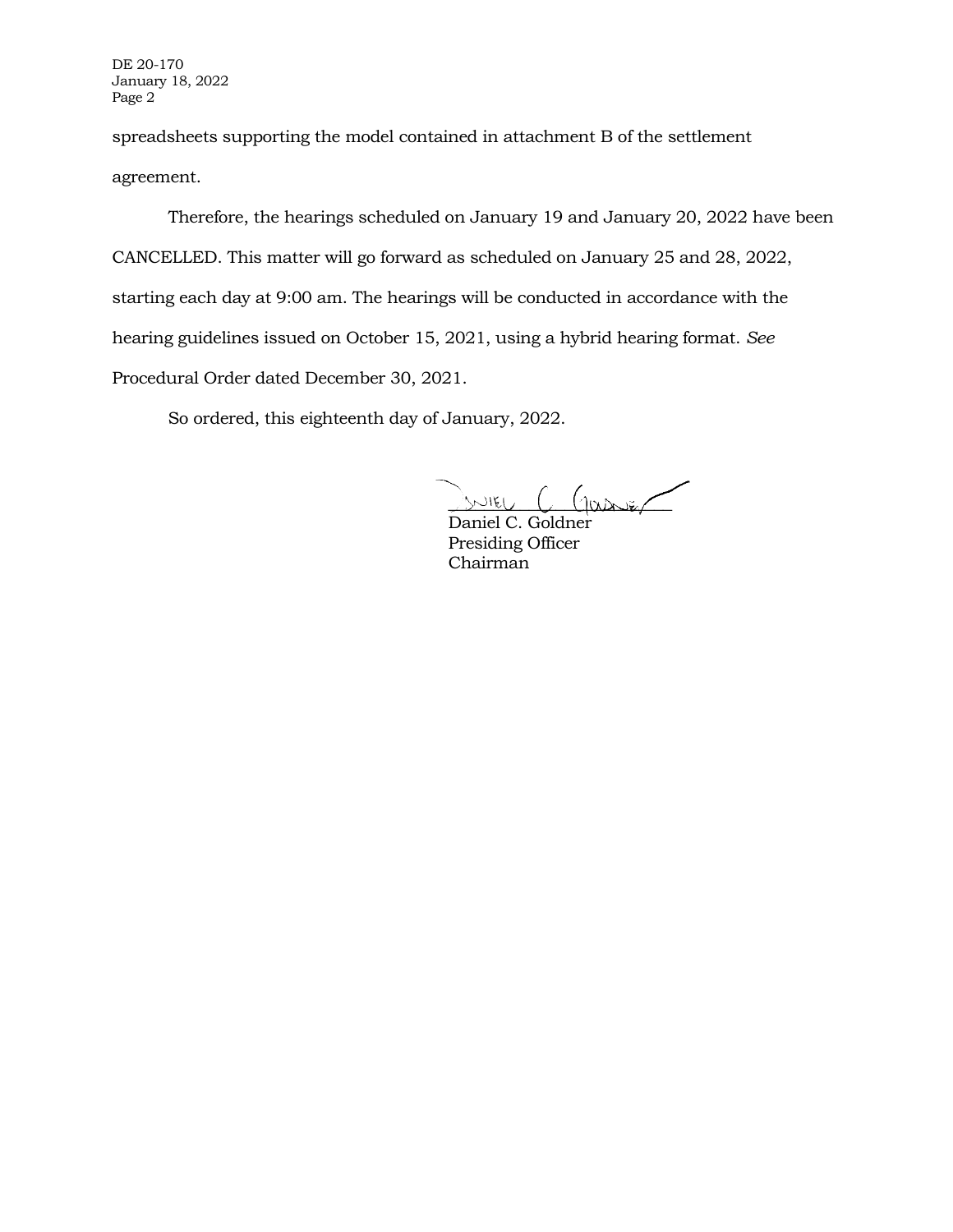DE 20-170 January 18, 2022 Page 3

# Service List - Docket Related

Docket# : 20-170

Printed: 1/18/2022

Email Addresses

ClerksOffice@puc.nh.gov nhregulatory@eversource.com tga@tga3.com asbury@unitil.com clifton.below@lebanonNH.gov kevin.boughan@eversource.com kelly@cleanenergynh.org brian.d.buckley@energy.nh.gov davecaron@derrynh.org jessica.chiavara@eversource.com edward.davis@eversource.com matthew.deal@chargepoint.com mdean@mdeanlaw.net julianne.m.desmet@oca.nh.gov sdunbar@keyesfox.com sam@cleanenergynh.org joseph.fontaine@des.nh.gov mikefowler@derrynh.org thomas.c.frantz@energy.nh.gov michael.goldman@eversource.com gouldingc@unitil.com Everett.Hammond@LebanonNH.gov maureen.karpf@libertyutilities.com Goksin.Kavlak@brattle.com george.knowles@eversource.com nkrakoff@clf.org marc.lemenager@eversource.com melansona@nhec.com erica.menard@eversource.com kevin.miller@chargepoint.com Brian@necsema.net jeff.moulton5@gmail.com Shaun.Mulholland@LebanonNH.gov steven.mullen@libertyutilities.com nawazelski@unitil.com elizabeth.r.nixon@energy.nh.gov amanda.o.noonan@energy.nh.gov ocalitigation@oca.nh.gov rebecca.ohler@des.nh.gov katherine.peters@eversource.com